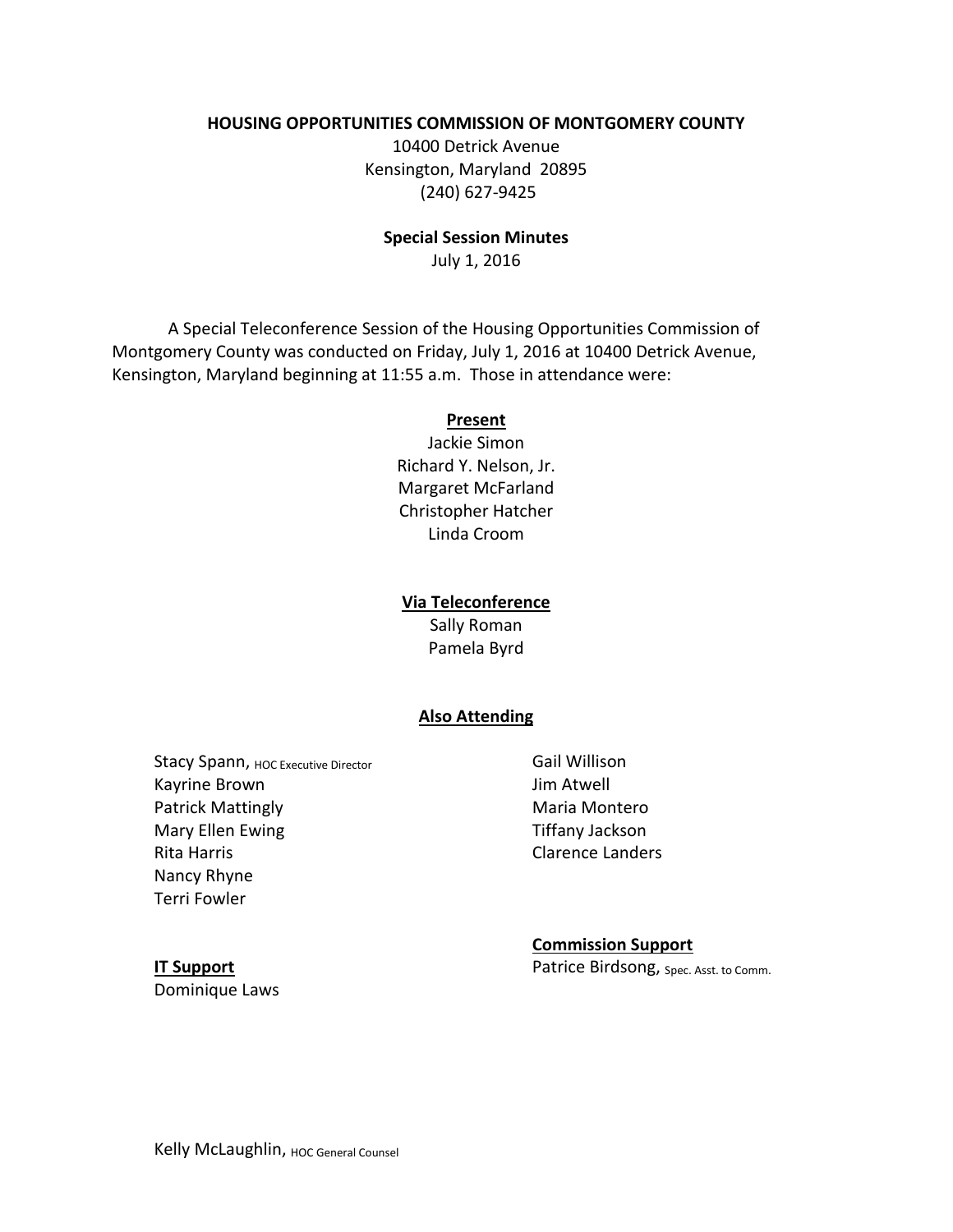HOC Special Session Minutes July 1, 2016 Page 2 of 3

Chair Sally Roman, due to her participation via teleconference, appointed Vice Chair Jackie Simon as temporary Presiding Officer of the Special Session meeting of the Housing Opportunities Commission held on Friday, July 1, 2016.

Vice Chair Jackie Simon accepted and opened the meeting with a discussion of the Consent Items.

## **I. CONSENT ITEMS**

# **1. Approval of an Amendment to the Authorization Regarding Rent Increases for FY'17-18**

Gail Willison, Chief Financial Officer, was the presenter. Ms. Willison explained that Resolution 16-50 is being presented to ensure that the actions taken by the Corporations' Board are incorporated in the HOC FY17-18 Budget.

The following resolution was approved upon a motion by Chair Roman and seconded by Chair Pro Tem Nelson. Affirmative votes were cast by Commissioners Roman, Simon, Nelson, Jr., Margaret McFarland, Christopher Hatcher, Linda Croom and Pamela Byrd.

## **RESOLUTION NO. 16-50 RE: Approval of an Amendment to the Authorization Regarding Rent Increases for FY'17-18**

**WHEREAS,** at its meeting on June 17, 2016, the Housing Opportunities Commission of Montgomery County ("Commission") withheld authorization to increase any rents in the Commission's FY '17-18 Operating Budget ("Budget") in excess of Montgomery County's 2.1% voluntary rent guideline (except with respect to rent increases on turnover of market/unrestricted units, which are permitted at the budgeted increase) until such time as the Commission reconsidered the Budget's rent increases at a future Commission meeting; and

**WHEREAS,** in light of the County Code's mandatory 60 day notice requirement for rent increases, residents have received rent increase notices effective July 1, 2016; and

**WHEREAS,** rather than retract previously sent rent-increase notices and re-issue new rentincrease notices, the Commission wishes to amend the authorization to implement rent increases.

**NOW, THEREFORE, BE IT RESOLVED** by the Housing Opportunities Commission of Montgomery County that:

- 1. Rents upon lease renewals through October 1, 2016 will be increased by the percentage provided for in the FY '17-18 Operating Budget; and
- 2. The recommended rent increases will be reconsidered at an August 2016 Meeting of the Commission with the understanding that if the agreed-upon rent increase is less than the budgeted increase for any given property, the rents for the residents at such properties will be adjusted and their accounts credited retroactively to July 1, 2016.